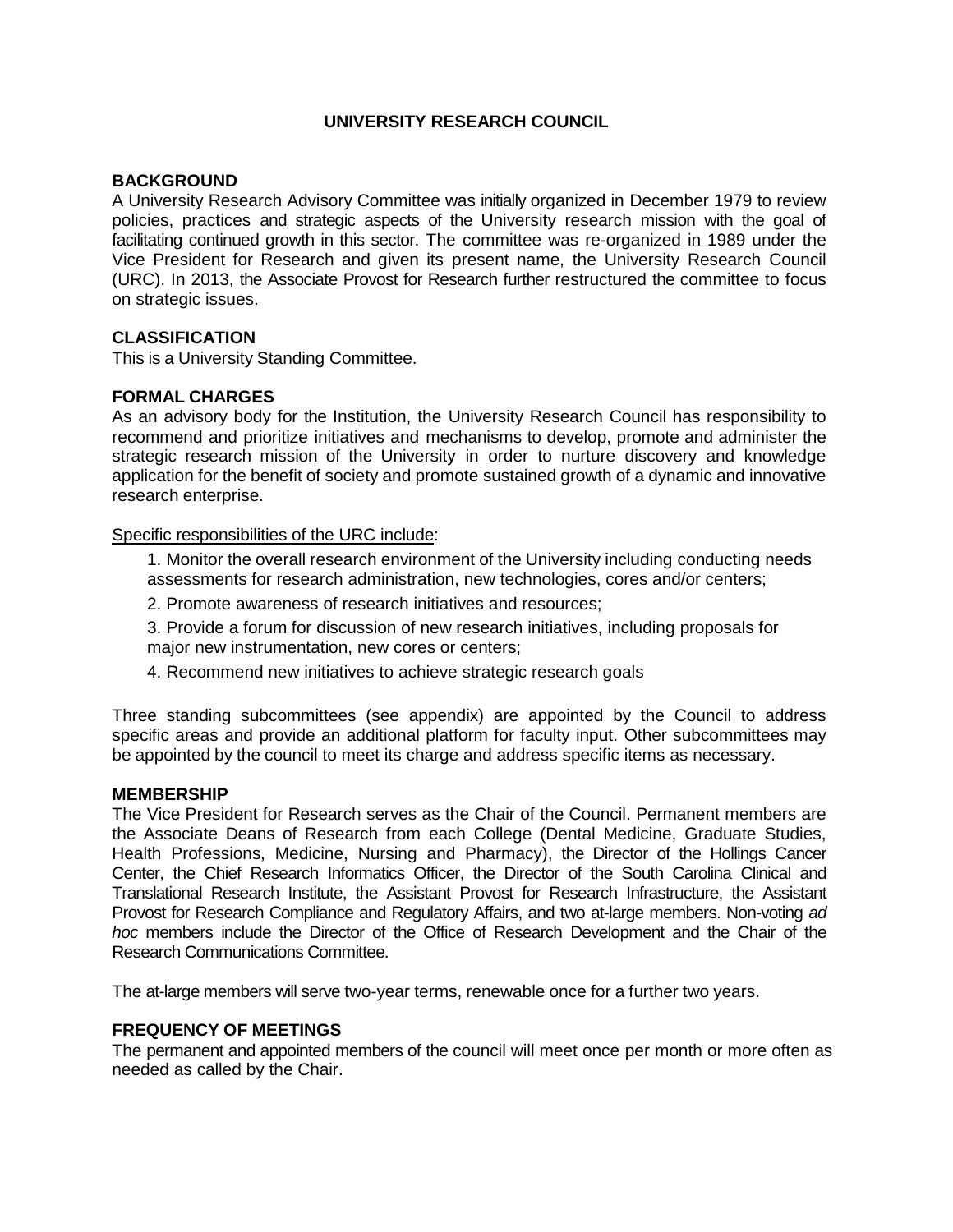### **MEETING AGENDA AND SUPPORTING MATERIALS**

A written agenda with appropriate documents will be distributed to each member prior to each meeting.

# **COMMITTEE MINUTES**

Minutes for each meeting will be recorded and maintained by the Office of the Vice President for Research.

### **STAFF SUPPORT**

The Vice President for Research will provide direct staff assistance to the council.

### **AMENDMENT TO CHARTER**

Should any amendment to the Charter be required, the Vice President for Research shall review and approve revisions.

> THIS UNIVERSITY COMMITTEE/COUNCIL CHARTER IS EFFECTIVE SEPTEMBER 1, 2016.

Kathleen T. Brady, MD. PhD Vice President for Research

Lisa K. Saladin, PT, PhD, FAPTA, FASAHP<br>Interim Provost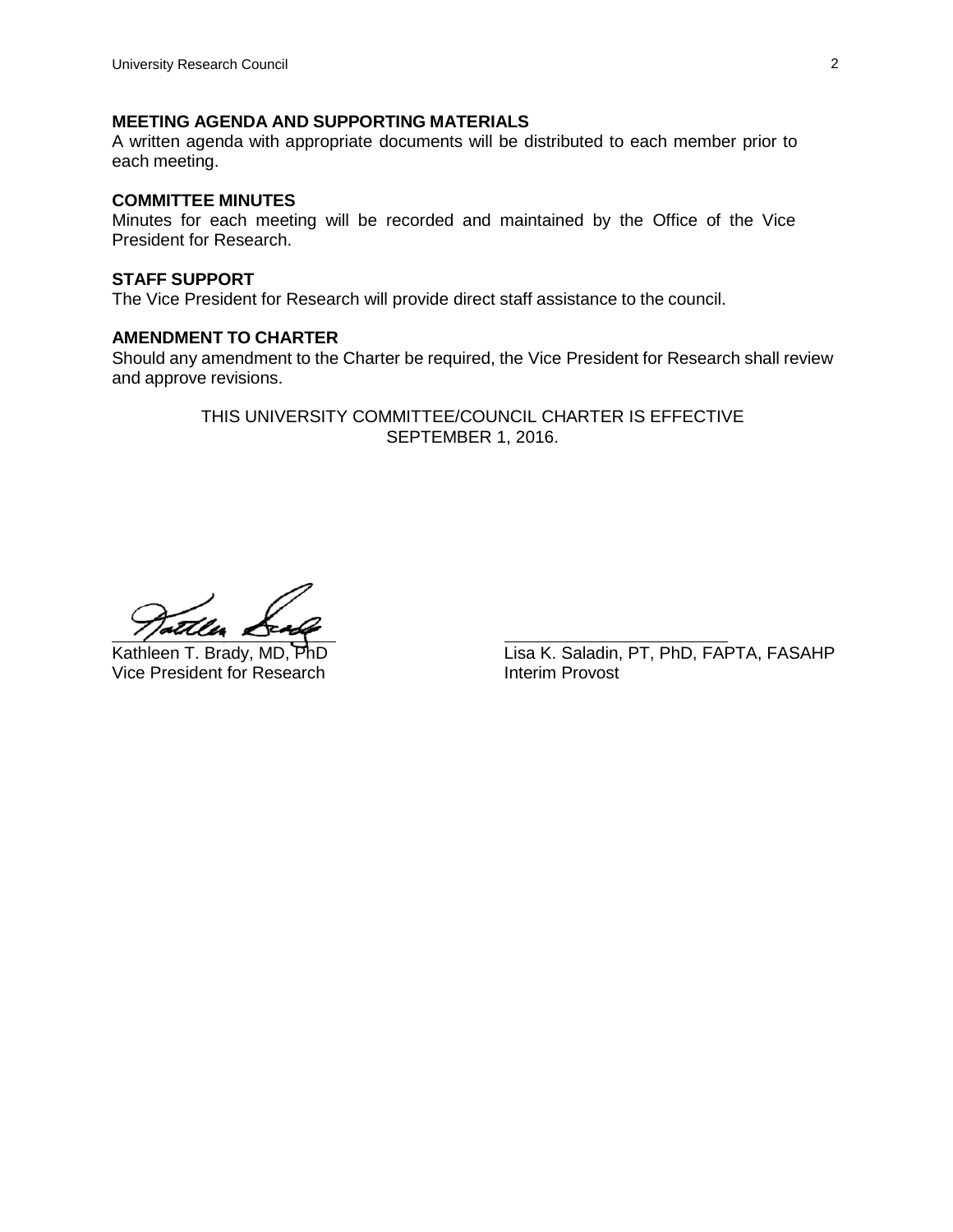# **APPENDICES**

#### **A. OPERATIONS SUBCOMMITTEE**

### **CHARGES**

Reporting to the University Research Council, the function of this standing subcommittee is to provide recommendations regarding the support and administration of research operations and to provide an additional forum for faculty input into the overall research environment of the University.

# Specific Responsibilities:

1. Organize periodic review of all research resources at the University and make recommendations to a) optimize alignment and integration among research cores, b) remove redundancy between cores and c) ensure that researchers have access to new technology.

2. Administer research cores that are directly supported by the Office of the Associate Provost by conducting annual reviews to a) ensure that such cores are managed efficiently and are serving research needs, b) assure adequate resource allocation for operations, continuing education of core staff and new technology acquisition, and c) review budget requests submitted by cores and make recommendations for funding to the Vice President for Research.

3. Hear initial proposals from the faculty for major new instrumentation, new cores or centers.

4. Review requests for matching bridge funding from colleges and make recommendations for funding to the Vice President for Research.

### **MEMBERSHIP**

There shall be a minimum of ten (10) members with voting privileges representing all colleges and major research interests within the institution. These members will be active researchers at the levels of both junior and senior faculty rank. Non-voting ex-officio members may also be appointed. The Chair of the committee is appointed by the Vice President for Research and is a member of the University Research Council.

### **MEMBERSHIP APPOINTMENT**

The Vice President for Research appoints members.

#### **TERMS OF MEMBERSHIP**

Members shall serve two-year terms, which may have one renewal. Ex officio members shall serve as long as they hold the designated office. Appointments shall be staggered, with no more than half the membership changing in a year to ensure continuity.

#### **FREQUENCY OF MEETINGS**

The operations subcommittee will meet monthly or more often as called by the Chair.

### **MEETING AGENDA AND SUPPORTING MATERIALS**

A written agenda with appropriate documents will be distributed to each member prior to each meeting.

#### **COMMITTEE MINUTES**

Minutes for each meeting will be recorded and maintained by the Office of the Vice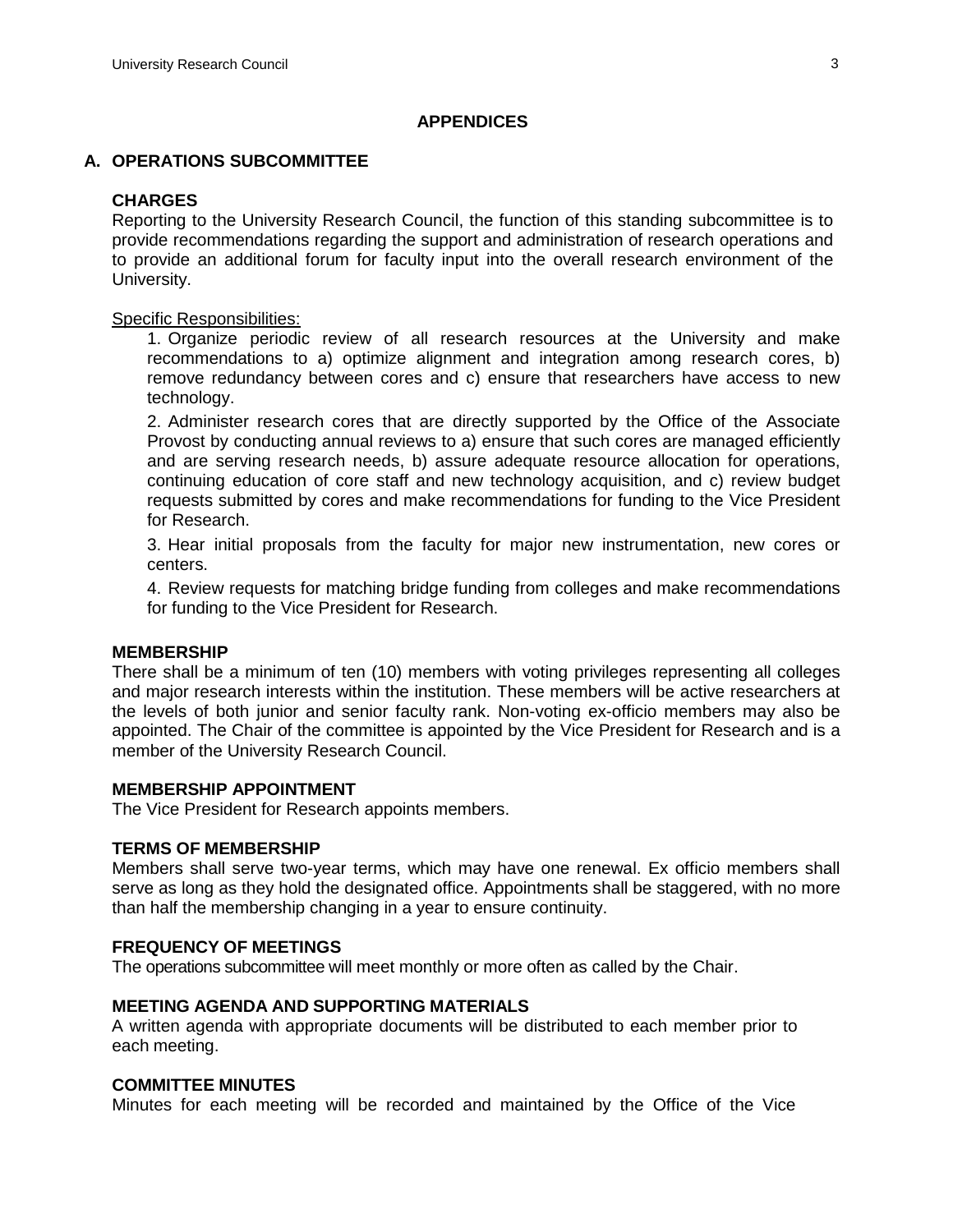President for Research.

# **STAFF SUPPORT**

The Office of the Vice President for Research will provide staff assistance to the council.

# **B. CLINICAL AND TRANSLATIONAL RESEARCH ACTION SUBCOMMITTEE (CTRAC)**

# **CHARGES**

Reporting to the University Research Council, the function of this standing committee is to identify impediments to conduct of clinical and translational research and provide recommendations regarding solutions and best practices.

### Specific Responsibilities:

1. Receive information and/or complaints describing impediments to any aspects related to the planning and conduct of clinical and translational research.

2. Organize an approach to defining the issues and determining potential solutions. This may include internal investigation, solicitation of best practices from other institutions, review of local and federal regulations and federal guidance, among others.

3. Prepare recommendations for consideration by the URC and/or Vice President for Research.

# **MEMBERSHIP**

There shall be a minimum of eleven (11) members with voting privileges representing all colleges and major research interests within the institution. Non-voting ex-officio members may also be appointed. The Chair of the committee will be the Assistant Provost for Research Compliance and Regulatory Affairs and is a member of the University Research Council.

# **MEMBERSHIP APPOINTMENT**

The Vice President for Research will appoint members

# **TERMS OF MEMBERSHIP**

Members shall serve two-year terms, which may have one renewal. Ex officio members shall serve as long as they hold the designated office. Appointments shall be staggered, with no more than half the membership changing in a year to ensure continuity.

#### **FREQUENCY OF MEETINGS**

The CTRAC will meet monthly or more often as needed as called by the Chair.

# **MEETING AGENDA AND SUPPORTING MATERIALS**

A written agenda with appropriate documents will be distributed to each member prior to each meeting.

### **COMMITTEE MINUTES**

Minutes for each meeting will be recorded and maintained by the Office of the Vice President for Research.

#### **STAFF SUPPORT**

The office of the Vice President for Research will provide staff assistance to the council.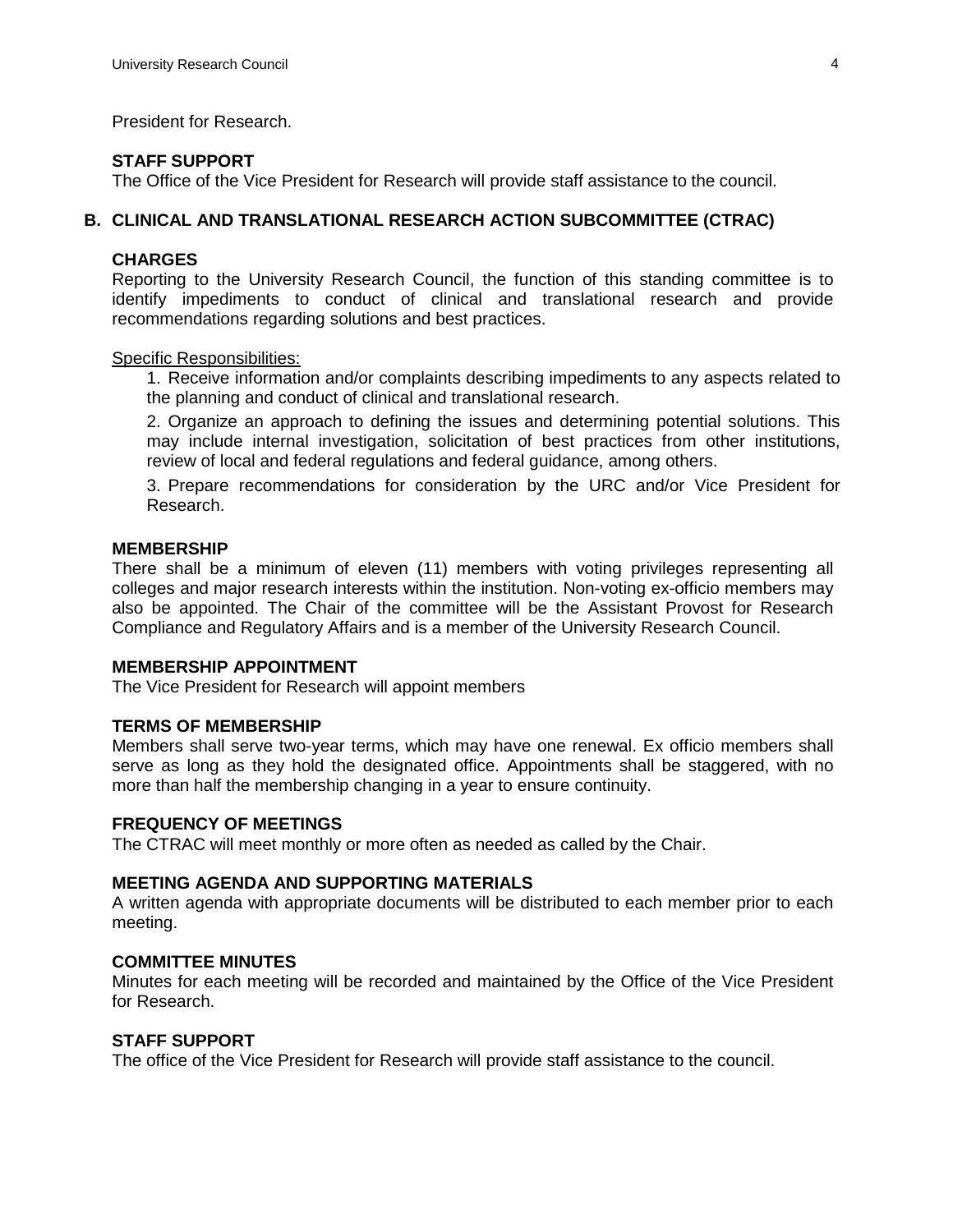# **C. RESEARCH COMMUNICATIONS SUBCOMMITTEE**

# **CHARGE**

Reporting to the University Research Council, the function of this standing committee is to: (a) Ensure that the research mission of the Medical University of South Carolina is highly integrated into brand strategy and communications,, (b) Increase awareness and recognition of scope and nature of MUSC research internally and externally, (c) Increase growth in research initiatives that resonate with diverse publics, and (d) Support the MUSC Imagine 20/20 Strategic Plan

Specific Responsibilities:

- 1. Create and support initiatives increasing visibility of MUSC research to diverse audiences via:
	- Science Café
	- Annual Research Recognition Luncheon for junior faculty
	- Increased research discovery and achievements highlighted in all media vehicles for distribution internally, state-wide, regionally, nationally (EurekAlert)
	- Research (public-facing) website
	- Annual MUSC Research Day advocacy with SC Legislators
- 2. Streamline processes for research faculty to notify Communications about achievements, discovery, publications and awards
- 3. Develop and distribute materials to enhance and encourage clinical trial participation
- 4. Prepare recommendations for consideration by the URC and/or Vice President for Research.

# **MEMBERSHIP**

There shall be a maximum of eleven (11) members with voting privileges representing research and communications professionals within the institution. Non-voting ex-officio members may also be appointed. The Chair of the committee will be the Director of Strategic Initiatives and is a member of the University Research Council.

# **MEMBERSHIP APPOINTMENT**

The Vice President for Research will appoint members.

#### **MEMBERSHIP TERMS**

Members shall serve two-year terms, which may have one renewal. Ex officio members shall serve as long as they hold the designated office. Appointments shall be staggered with regard to faculty, with no more than half the membership changing in a year to ensure continuity.

# **FREQUENCY OF MEETINGS**

The Research Communications will meet twice monthly or more often as needed as called by the Chair.

# **MEETING AGENDA AND SUPPORTING MATERIALS**

A written agenda with appropriate documents will be distributed to each member prior to each meeting.

# **COMMITTEE MINUTES**